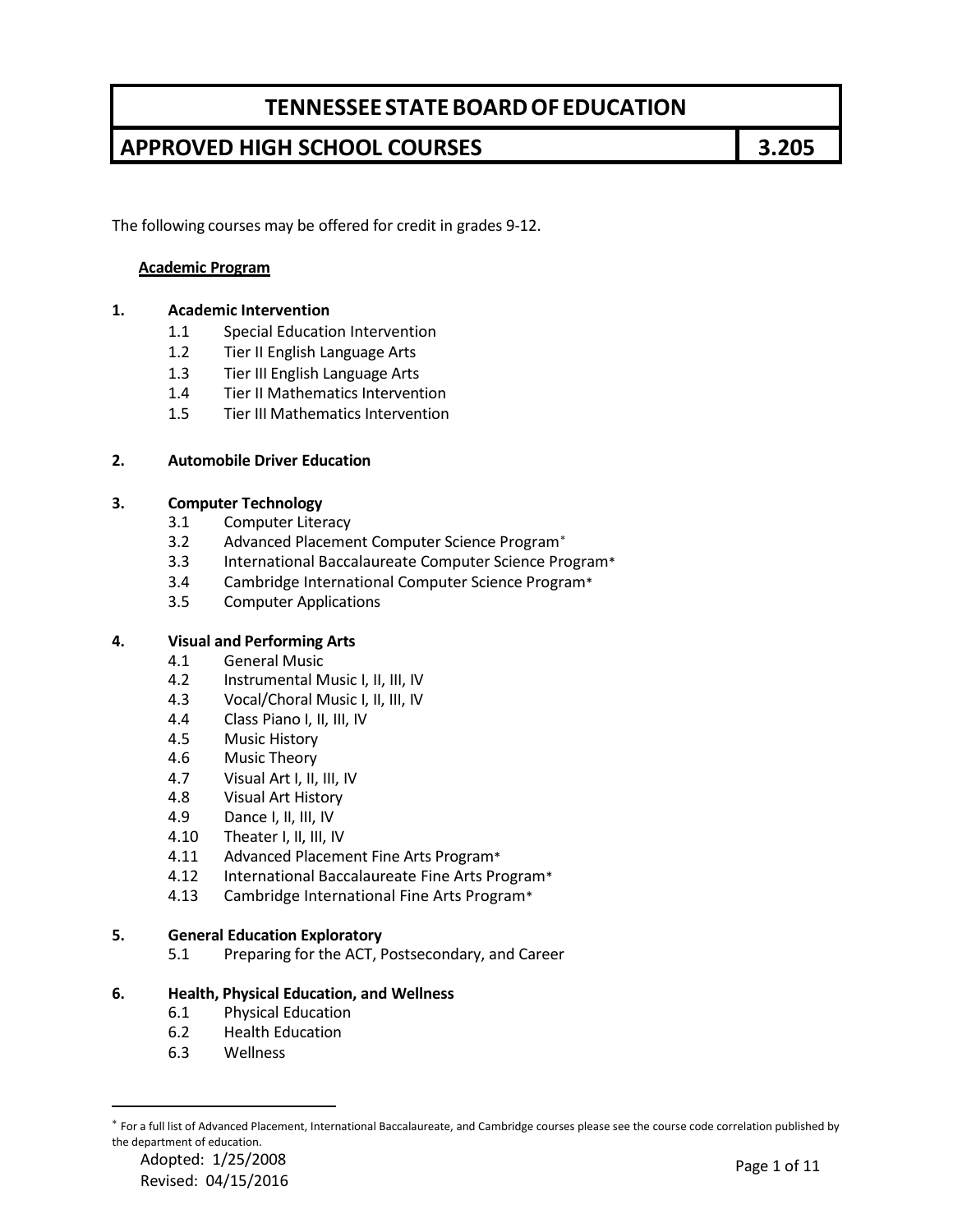## **APPROVED HIGH SCHOOL COURSES 3.205**

### **7. Language Arts**

- 7.1 English Language Arts I, II, III, IV
- 7.2 Advanced Placement English Program\*
- 7.3 International Baccalaureate English Program\*
- 7.4 Cambridge International English Program[∗](#page-1-0)
- 7.5 English as a Second Language
- 7.6 Speech and Communications
- 7.7 Journalism I, II, III, IV
- 7.8 Creative Writing
- 7.9 Advanced Creative Writing 10-12
- 7.10 Genre Literature
- 7.11 Visual Literacy

#### **8. Mathematics**

- 8.1 Algebra I
- 8.2 Geometry
- 8.3 Algebra II
- 8.4 Integrated Math I, II, III
- 8.5 Statistics
- 8.6 Applied Mathematical Concepts
- 8.7 Precalculus
- 8.8 Calculus
- 8.9 Advanced Placement Mathematics Program\*
- 8.10 International Baccalaureate Mathematics Program\*
- 8.11 Cambridge Mathematics Program\*
- 8.12 Bridge Math

### **9. JROTC Military Science**

#### **10. Science**

- 10.1 Physical Science
- 10.2 Biology I, II
- 10.3 Human Anatomy and Physiology
- 10.4 Chemistry I, II
- 10.5 Earth Science
- 10.6 Geology
- 10.7 Environmental Science
- 10.8 Ecology
- 10.9 Physics
- 10.10 Physical World Concepts
- 10.11 Scientific Research
- 10.12 Advanced Placement Science Program\*
- 10.13 International Baccalaureate Science Program\*
- 10.14 Cambridge International Science Program\*

Adopted: 1/25/2008 Adopted: 1/25/2008<br>Revised: 04/15/2016 Page 2 of 11

 $\overline{a}$ 

<span id="page-1-0"></span><sup>∗</sup> For a full list of Advanced Placement, International Baccalaureate, and Cambridge courses please see the course code correlation published by the department of education.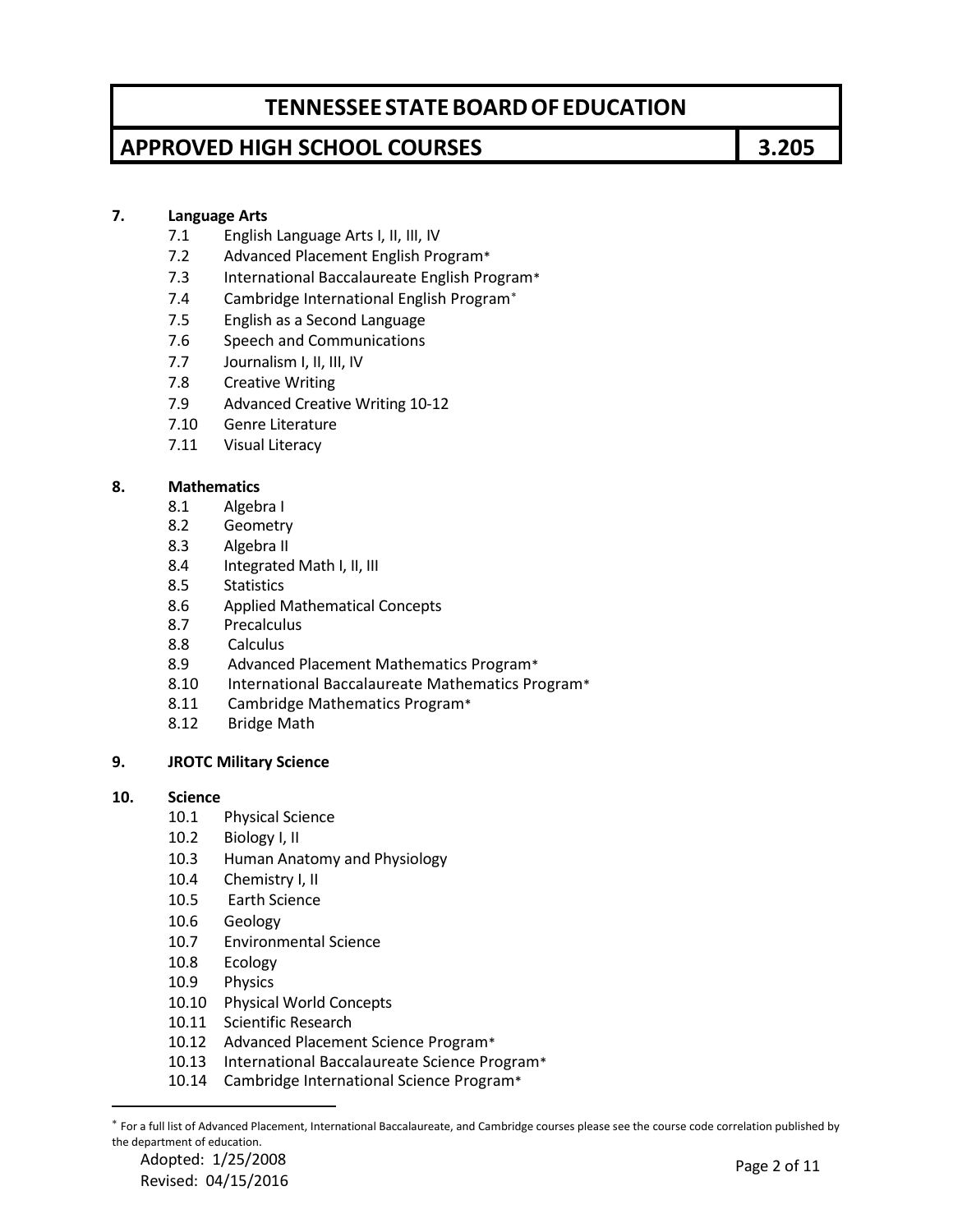## **APPROVED HIGH SCHOOL COURSES 3.205**

### **11. Social Studies**

- 11.1 United States History
- 11.2 Economics
- 11.3 United States Government
- 11.4 Psychology
- 11.5 Sociology
- 11.6 World Geography
- 11.7 World History and Geography
- 11.8 Contemporary Issues
- 11.9 Ancient History
- 11.10 African-American History
- 11.11 Statewide Dual Credit: Introduction to Sociology
- 11.12 Advanced Placement Social Studies Program<sup>\*</sup>
- 11.13 International Baccalaureate Social Studies Program\*
- 11.14 Cambridge International Social Studies Program\*
- 11.15 Personal Finance

#### **12. World Languages**

- 12.1 Latin I, II, III, IV
- 12.2 French I, II, III, IV
- 12.3 German I, II, III, IV
- 12.4 Spanish I, II, III, IV
- 
- 12.5 Russian I, II, III, IV<br>12.6 Japanese I, II, III, I Japanese I, II, III, IV
- 12.7 Chinese I, II, III, IV
- 12.8 American Sign Language I, II, III, IV
- 12.9 Other Languages I, II, III, IV
- 12.10 Advanced Placement World Languages Program\*
- 12.11 International Baccalaureate World Languages Program\*
- 12.12 Cambridge International World Languages Program\*

#### **13. Service Learning**

13.1 Service-Learning

#### **Career and Technical Education.**

CTE courses are listed below by career cluster. All students who enter high school must earn three (3) credits in an elective focus. If CTE is used to satisfy this requirement, students are required to take three (3) credits in a Department of Education approved program of study or career cluster. Students who are concentrating in CTE must complete three (3) credits within a single program of study. All courses are aligned to a primary career cluster. Some programs of study may include courses from multiple career clusters, early postsecondary, and/or academic programs.

 $\overline{a}$ 

<span id="page-2-0"></span><sup>∗</sup> For a full list of Advanced Placement, International Baccalaureate, and Cambridge courses please see the course code correlation published by the department of education.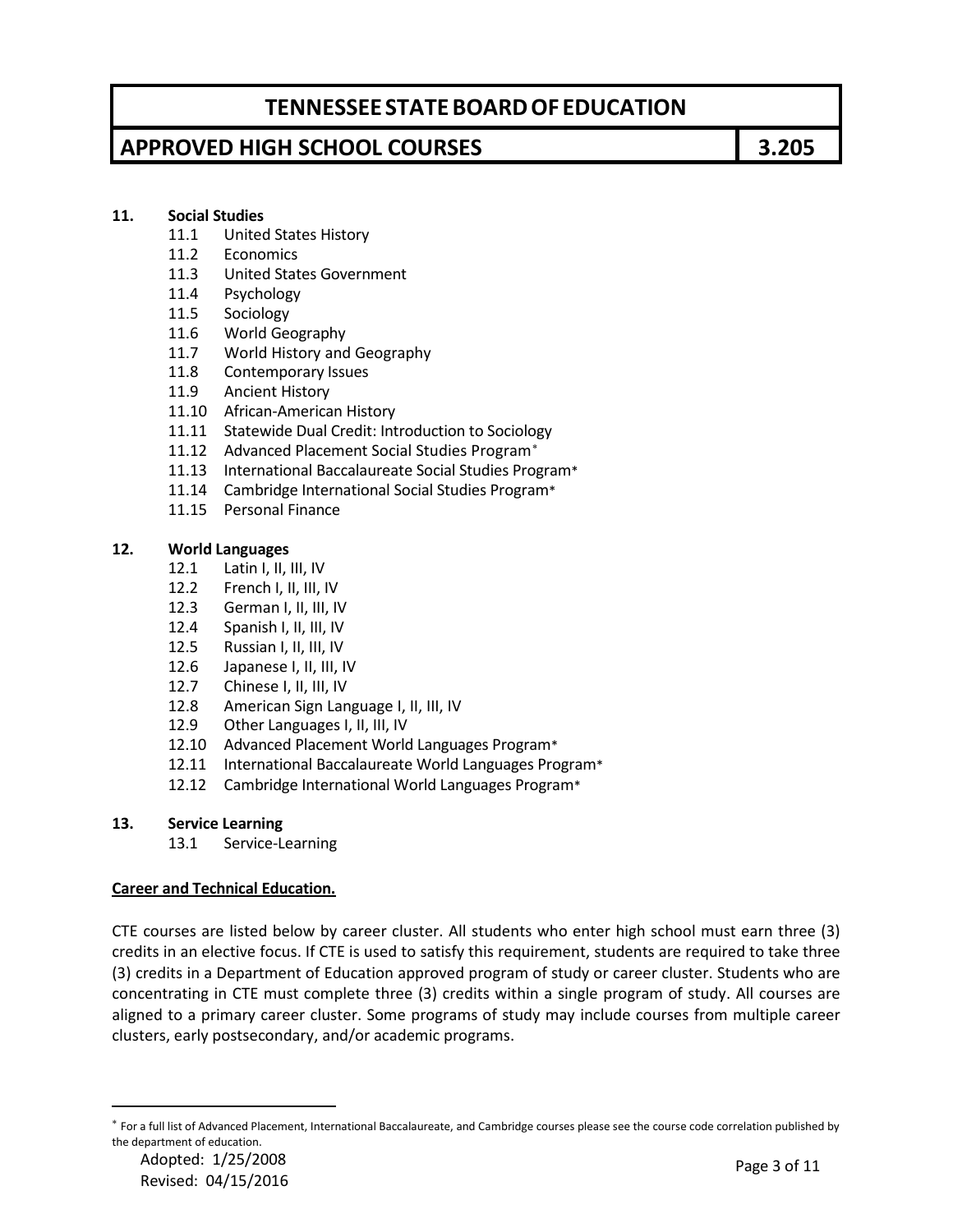## **APPROVED HIGH SCHOOL COURSES 3.205**

In addition to the courses listed below, there are course codes available for postsecondary statewide dual credit and dual enrollment courses in CTE programs of study. Please see the department of education's course code correlation for a full list of available courses codes.

### **14. Advanced Manufacturing**

- 14.1 Advanced Electromechanical Technology
- 14.2 Digital Electronics
- 14.3 Introduction to Electromechanical
- 14.4 Manufacturing Practicum
- 14.5 Mechatronics I
- 14.6 Mechatronics II
- 14.7 Principles of Machining I
- 14.8 Principles of Machining II
- 14.9 Principles of Manufacturing
- 14.10 Welding I
- 14.11 Welding II

#### **15. Agriculture, Food, & Natural Resources**

- 15.1 Advanced Food Science
- 15.2 Agricultural and Biosystems Engineering
- 15.3 Agricultural Business and Finance
- 15.4 Agricultural Power and Equipment
- 15.5 Agriscience
- 15.6 Applied Environmental Science
- 15.7 Food Science and Safety
- 15.8 Greenhouse Management
- 15.9 Introduction to Agricultural Sciences
- 15.10 Landscaping and Turf Science
- 15.11 Large Animal Science
- 15.12 Natural Resources Management
- 15.13 Organizational Leadership and Communications
- 15.14 Plant and Soil Science
- 15.15 Principles of Agribusiness
- 15.16 Principles of Agricultural Mechanics
- 15.17 Principles of Food Production
- 15.18 Principles of Plant Science and Hydroculture
- 15.19 Small Animal Science
- 15.20 Statewide Dual Credit: Introduction to Agriculture Business
- 15.21 Statewide Dual Credit: Introduction to Plant Science
- 15.22 Supervised Agricultural Experience (SAE)
- 15.23 Veterinary Science

#### **16. Architecture & Construction**

- 16.1 Architectural & Engineering Design I
- 16.2 Architectural & Engineering Design II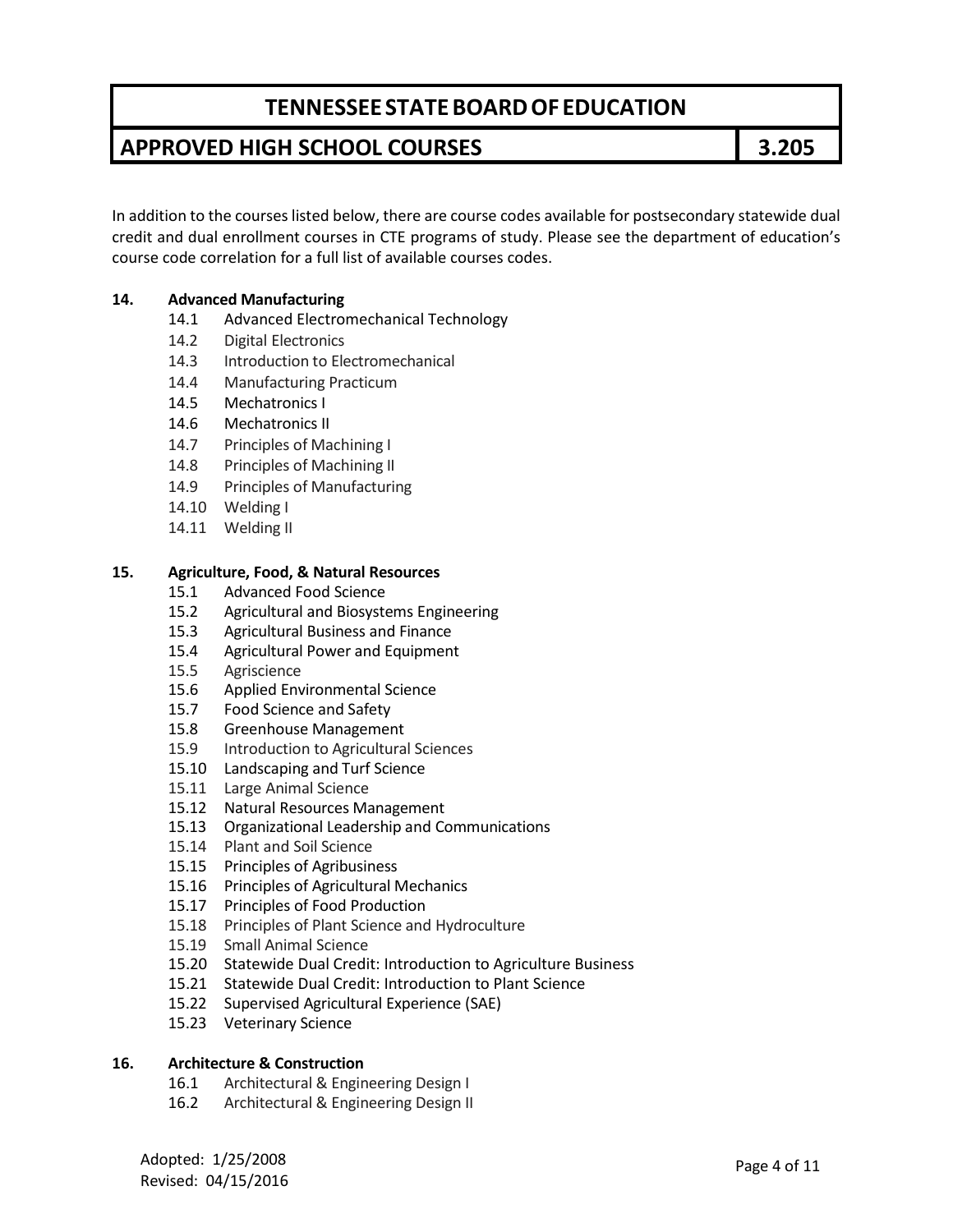### **APPROVED HIGH SCHOOL COURSES 3.205**

- 16.3 Architectural & Engineering Design III
- 16.4 Advanced Interior Design
- 16.5 Commercial Interior Design
- 16.6 Construction Practicum
- 16.7 Electrical Systems
- 16.8 Foundations of Interior Design
- 16.9 Fundamentals of Construction
- 16.10 HVAC
- 16.11 Mechanical, Electrical, & Plumbing Systems (MEP)
- 16.12 Plumping Systems
- 16.13 Residential & Commercial Construction I
- 16.14 Residential & Commercial Construction II
- 16.15 Residential Interior Design
- 16.16 Structural Systems I
- 16.17 Structural Systems II

#### **17. Arts, Audio/Visual Technology, & Communications**

- 17.1 Advanced Fashion Design
- 17.2 Applied Arts Practicum
- 17.3 A/V Production I
- 17.4 A/V Production II
- 17.5 A/V Production III
- 17.6 Digital Arts & Design I
- 17.7 Digital Arts & Design II
- 17.8 Digital Arts & Design III
- 17.9 Fashion Design
- 17.10 Foundations of Fashion Design

#### **18. Business Management & Administration**

- 18.1 Advanced Computer Applications
- 18.2 American Business Legal Systems
- 18.3 Business & Entrepreneurship Practicum
- 18.4 Business Communications
- 18.5 Business Economics
- 18.6 Business Management
- 18.7 Computer Applications
- 18.8 Introduction to Business & Marketing
- 18.9 Personal Finance
- 18.10 Health Information Technology
- 18.11 Health Services Administration Practicum
- 18.12 Human Resources Management
- 18.13 Human Resources Management Practicum

#### **19. Education & Training**

- 19.1 Early Childhood Education Careers I
- 19.2 Early Childhood Education Careers II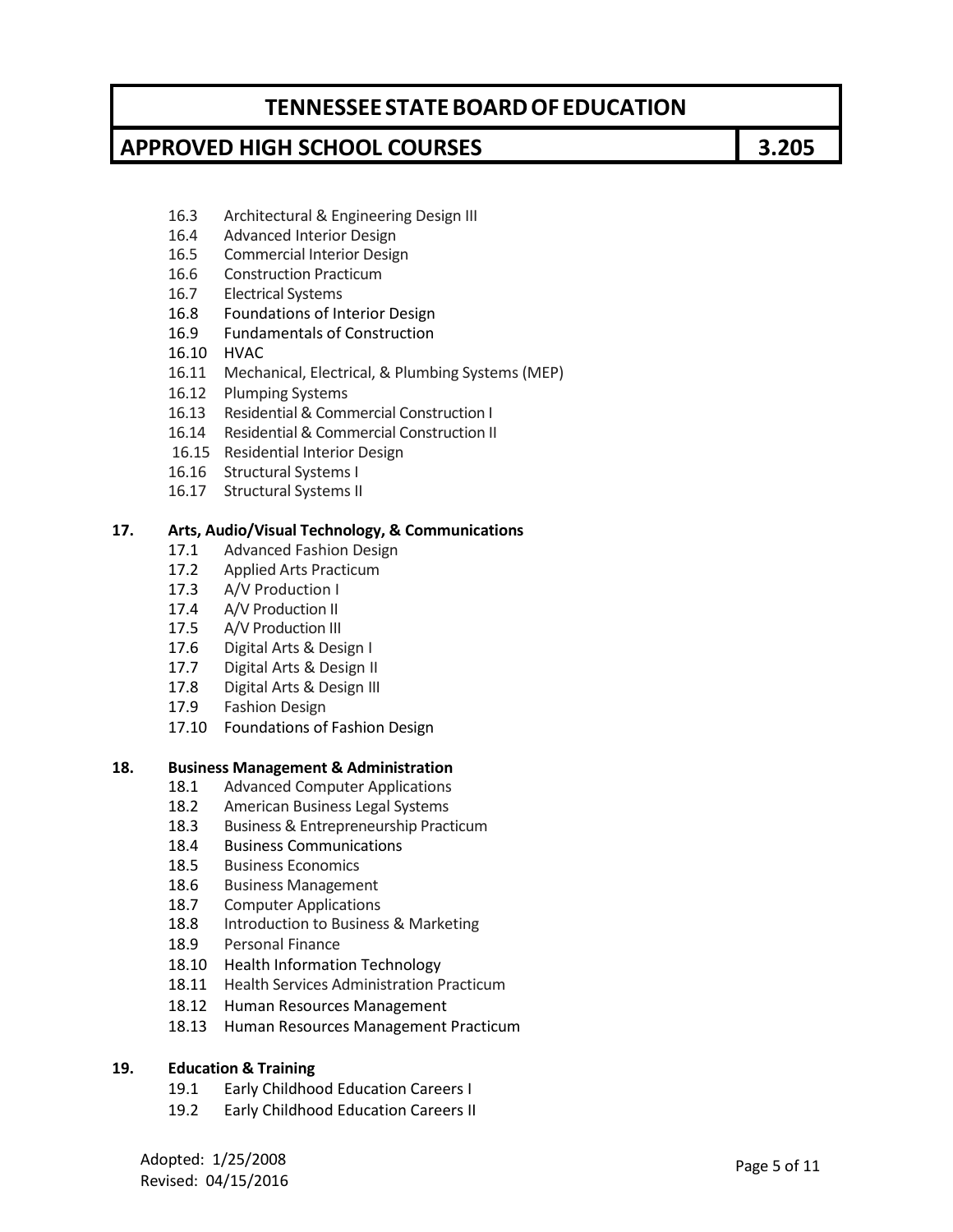### **APPROVED HIGH SCHOOL COURSES 3.205**

- 19.3 Early Childhood Education Careers III
- 19.4 Early Childhood Education Careers IV
- 19.5 Educational Therapy and Support I
- 19.6 Educational Therapy and Support II
- 19.7 Educational Therapy and Support III
- 19.8 Educational Therapy and Support Practicum
- 19.9 Fundamentals of Education
- 19.10 Teaching as a Profession I
- 19.11 Teaching as a Profession II
- 19.12 Teaching as a Profession III

#### **20. Finance**

- 20.1 Accounting I
- 20.2 Accounting II
- 20.3 Banking and Finance
- 20.4 Financial Planning

#### **21. Government & Public Administration**

- 20.1 Principles of Public Service
- 20.2 Public Law and Budgeting
- 20.3 Public Management and Administration

#### **22. Health Science**

- 22.1 Anatomy and Physiology
- 22.2 Behavioral and Community Health
- 22.3 Cardiovascular Services
- 22.4 Clinical Internship
- 22.5 Dental Science
- 22.6 Diagnostic Medicine
- 22.7 Emergency Medical Services
- 22.8 Emergency Medical Services Practicum
- 22.9 Exercise Science
- 22.10 Global Health and Epidemiology
- 22.11 Introduction to Health Science
- 22.12 Health Science Education
- 22.13 Medical Terminology
- 22.14 Medical Therapeutics
- 22.15 Nursing Education
- 22.16 Pharmacological Sciences
- 22.17 Public Health Practicum
- 22.18 Rehabilitation Careers

#### **23. Hospitality & Tourism**

- 23.1 Culinary Arts I
- 23.2 Culinary Arts II

Adopted: 1/25/2008 Revised: 04/15/2016 Page <sup>6</sup> of <sup>11</sup>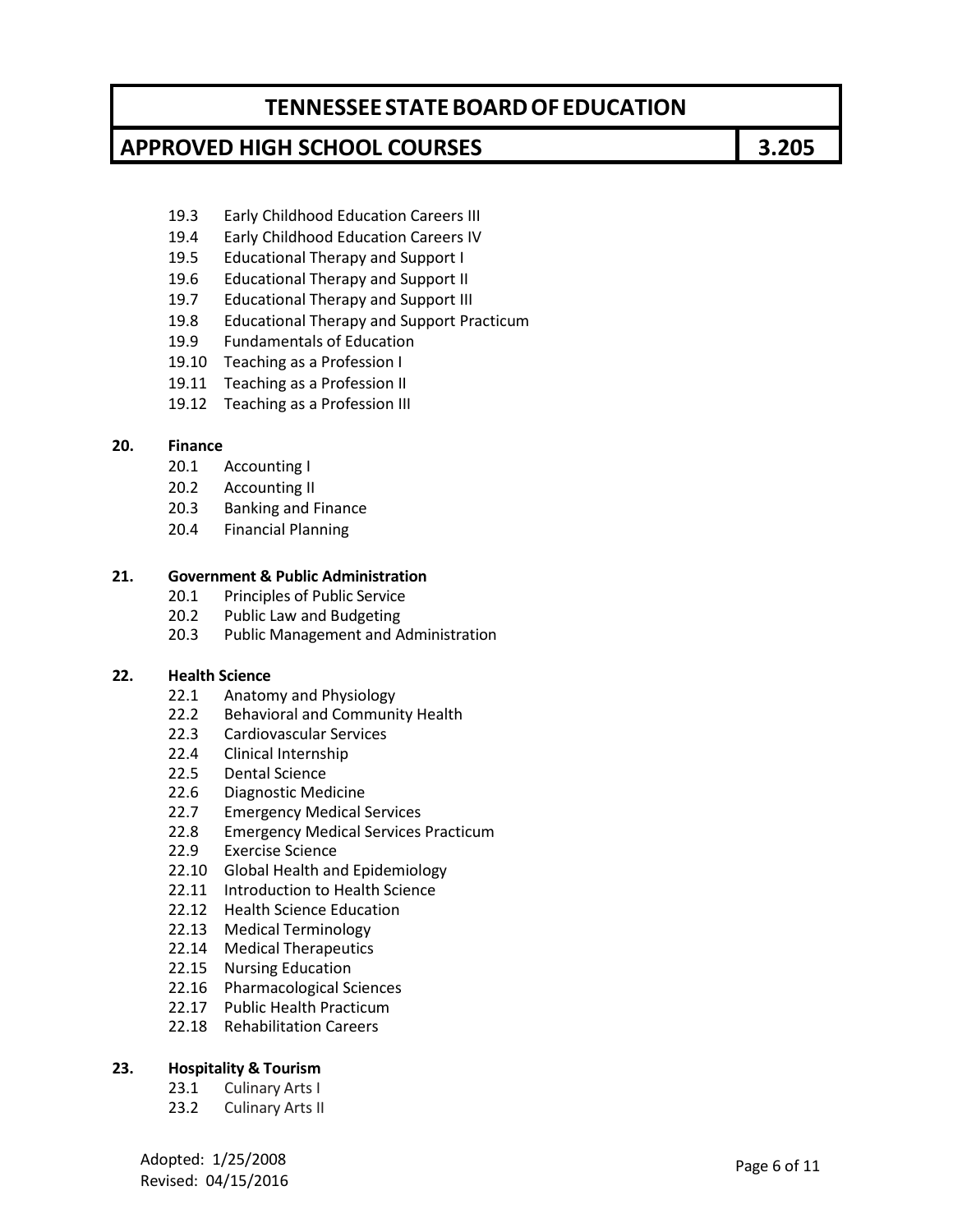### **APPROVED HIGH SCHOOL COURSES 3.205**

- 23.3 Culinary Arts III
- 23.4 Culinary Arts IV
- 23.5 Event Planning & Management
- 23.6 Hospitality Management
- 23.7 Hospitality Marketing
- 23.8 Hospitality & Tourism Exploration

#### **24. Human Services**

- 24.1 Barbering I
- 24.2 Barbering II
- 24.3 Barbering III
- 24.4 Cosmetology I
- 24.5 Cosmetology II
- 24.6 Cosmetology III
- 24.7 Cosmetology IV
- 24.8 Family Studies
- 24.9 Introduction to Human Studies
- 24.10 Introduction to Social Health
- 24.11 Human Services Practicum
- 24.12 Lifespan Development
- 24.13 Nutrition Across the Lifespan
- 24.14 Nutrition Science and Diet Therapy

### **25. Information Technology**

- 25.1 Cabling and Internetworking
- 25.2 Coding I
- 25.3 Coding II
- 25.4 Coding Practicum
- 25.5 Computer Science Foundations
- 25.6 Computer Systems
- 25.7 Cybersecurity I
- 25.8 Cybersecurity II
- 25.9 Cybersecurity Practicum
- 25.10 IT Clinical Internship
- 25.11 Mobile App Development
- 25.12 Networking
- 25.13 Web Design Foundations
- 25.14 Web Site Development
- 25.15 Web Design Practicum

#### **26. Law, Public Safety, Corrections, & Security**

- 26.1 Court Systems and Practices
- 26.2 Criminal Justice I
- 26.3 Criminal Justice II
- 26.4 Criminal Justice III: Investigations
- 26.5 Emergency Preparedness

Adopted: 1/25/2008 Adopted: 1/25/2008<br>Revised: 04/15/2016 Page 7 of 11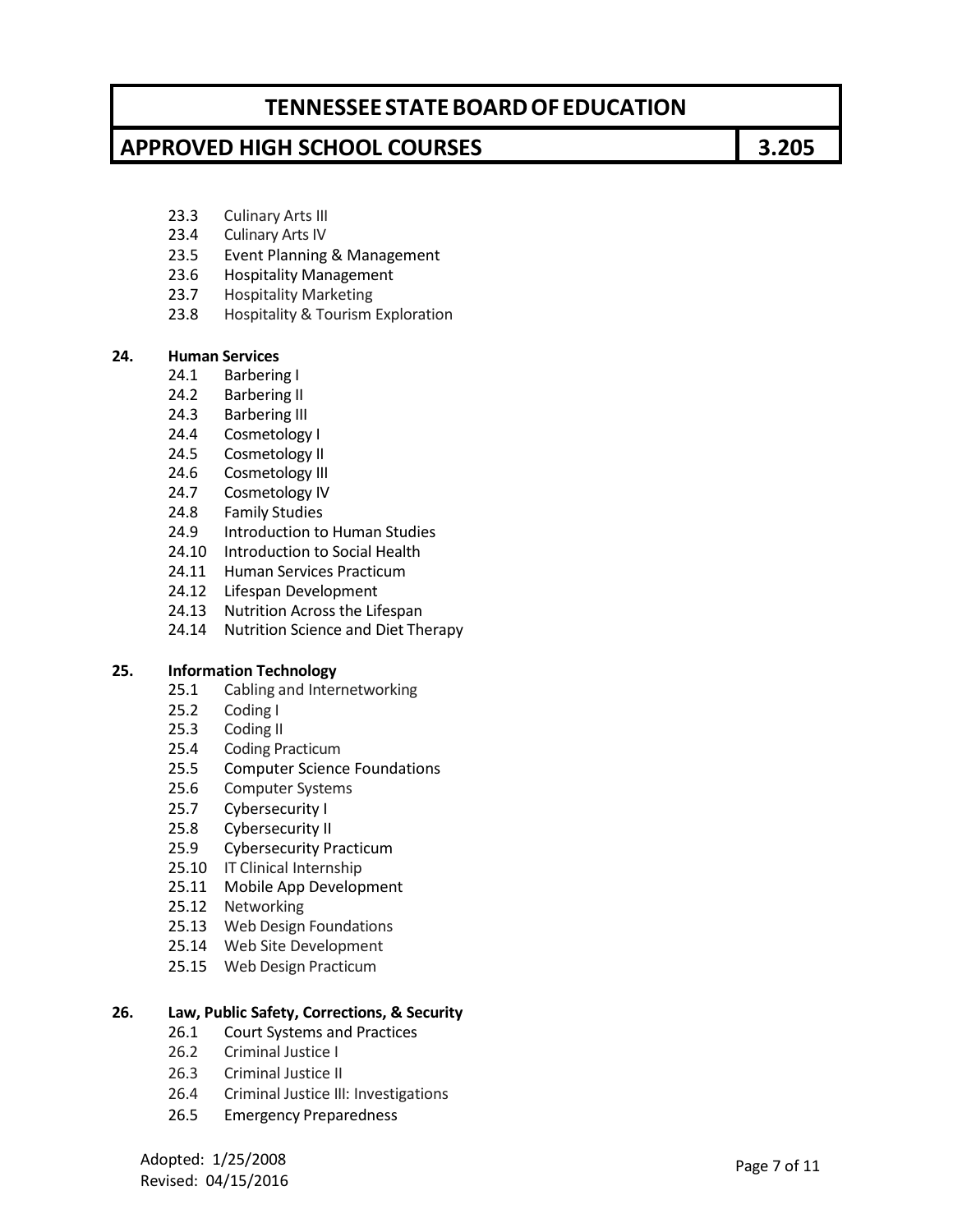### **APPROVED HIGH SCHOOL COURSES 3.205**

- 26.6 Fire Prevention
- 26.7 Fire Science I
- 26.8 Fire Science II
- 26.9 Principles of Fire and Emergency Services
- 26.10 Principles of Law, Corrections, and Security

### **27. Marketing**

- 27.1 Advertising and Public Relations
- 27.2 Entrepreneurship
- 27.3 Marketing & Management I—Principles
- 27.4 Marketing & Management II—Advanced Strategies
- 27.5 Retail Operations
- 27.6 Virtual Enterprise International

#### **28. Science, Technology, Engineering, & Mathematics (STEM)**

- 28.1 Advanced Design Applications (EBD)
- 28.2 Advanced Technological Applications (EBD)
- 28.3 Aerospace Engineering (PLTW)
- 28.4 Automation and Robotics (PLTW)
- 28.5 Biotechnical Engineering (PLTW)
- 28.6 Civil Engineering and Architecture (PLTW)
- 28.7 Computer Integrated Manufacturing (PLTW)
- 28.8 Design and Modeling (PLTW)
- 28.9 Digital Electronics (PLTW)
- 28.10 Energy and the Environment (PLTW)
- 28.11 Engineering Design (EBD)
- 28.12 Engineering Design and Development (PLTW)
- 28.13 Engineering Design I
- 28.14 Engineering Design II
- 28.15 Engineering Practicum
- 28.16 Exploring Technology (EBD)
- 28.17 Flight and Space (PLTW)
- 28.18 Foundations of Technology (EBD)
- 28.19 Green Architecture (PLTW)
- 28.20 Introduction to Engineering Design (PLTW)
- 28.21 Introduction to Geographical Information Systems
- 28.22 Inventions and Innovations(EBD)
- 28.23 Magic of Electrons (PLTW)
- 28.24 Medical Detectives (PLTW)
- 28.25 Principles of Engineering (PLTW)
- 28.26 Principles of Engineering and Technology
- 28.27 Principles of Technology I
- 28.28 Principles of Technology II
- 28.29 Robotics and Automated Systems
- 28.30 Science and Technology (PLTW)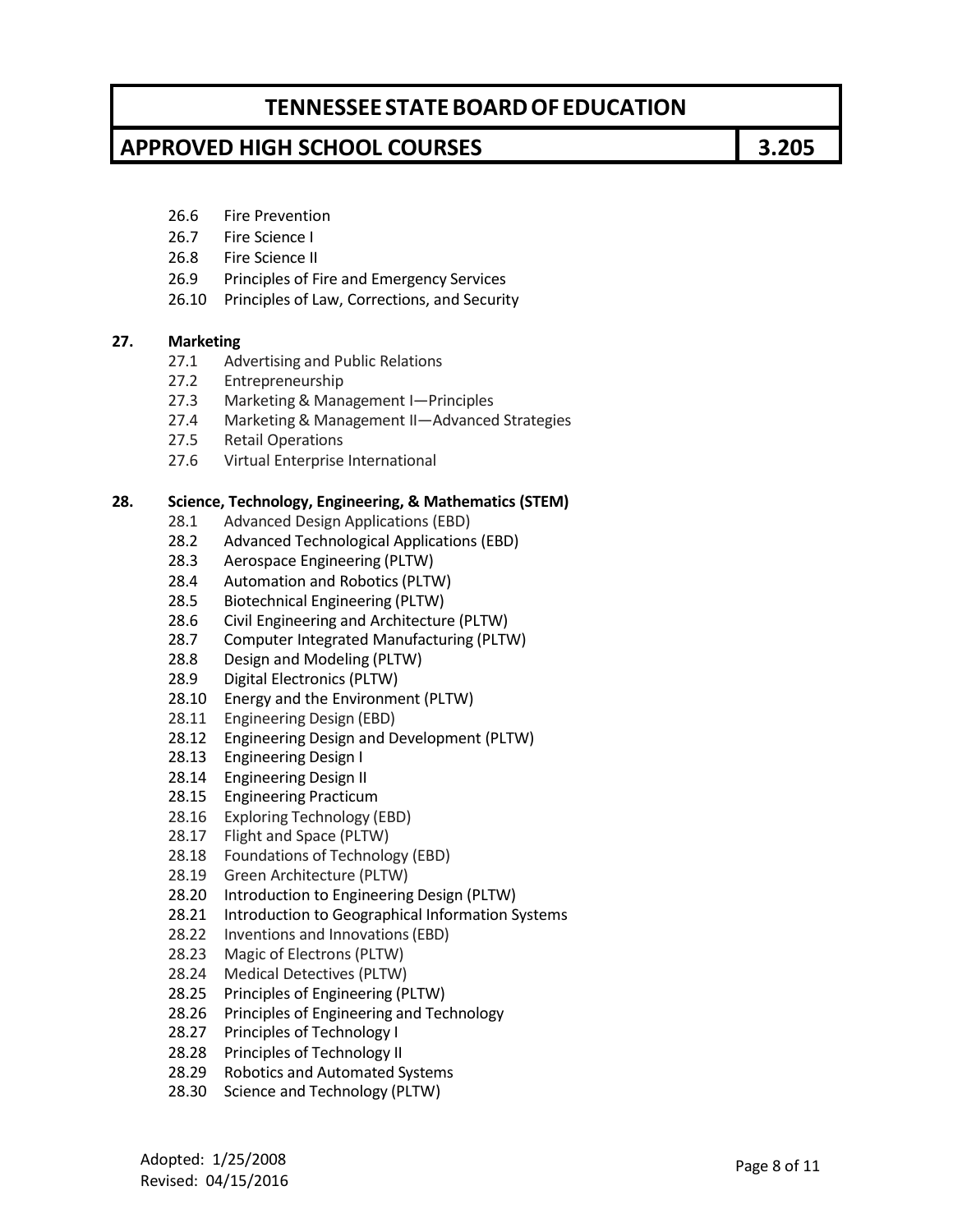### **APPROVED HIGH SCHOOL COURSES 3.205**

- 28.31 STEM Designers
- 28.32 STEM Explorers
- 28.33 STEM Innovators
- 28.34 STEM I: Foundation
- 28.35 STEM II: Applications
- 28.36 STEM III: STEM in Context
- 28.37 STEM IV: STEM Practicum
- 28.38 Technological Design (EBD)
- 28.39 Technological Systems (EBD)

EBD signifies a course is part of the "Engineering by Design" curriculum package. PLTW signifies a course is part of the "Project Lead the Way" curriculum package. These STEM programs may require additional equipment and certifications to operate.

#### **29. Transportation, Distribution, & Logistics**

- 29.1 Aviation I: Principles of Flight
- 29.2 Aviation II: Advanced Flight
- 29.3 Collision Repair: Damage Analysis, Estimating, and Customer Service
- 29.4 Collision Repair: Non-Structural
- 29.5 Collision Repair: Painting and Refinishing
- 29.6 Collision Repair: Structural
- 29.7 Distribution & Logistics I
- 29.8 Distribution & Logistics II: Management
- 29.9 Foundations of Distribution & Logistics
- 29.10 Introduction to Aerospace
- 29.11 Introduction to Collision Repair
- 29.12 Maintenance and Light Repair I
- 29.13 Maintenance and Light Repair II
- 29.14 Maintenance and Light Repair III
- 29.15 Maintenance and Light Repair IV

#### **30. Work-Based Learning**

30.1 Work-Based Learning: Career Practicum

#### **31. General Electives**

- 31.1 Career Exploration
- 31.2 Jobs for Tennessee Graduates (JTG)

#### **Course Substitutions**

The following course substitutions have been approved:

(a) Advanced Placement English Language & Composition (7.2) and Advanced Placement English Literature & Composition (7.2) may substitute for English III or English IV.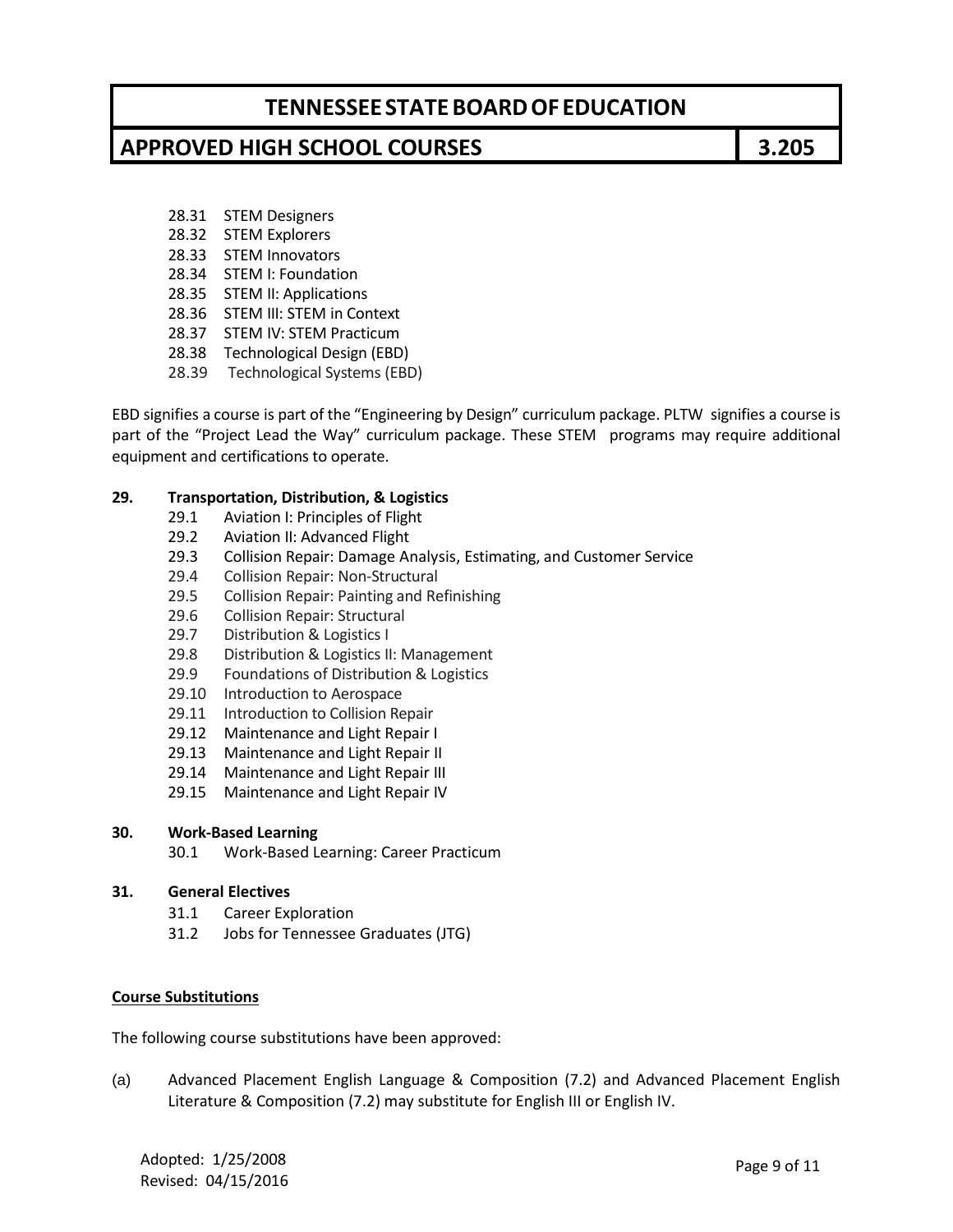## **APPROVED HIGH SCHOOL COURSES 3.205**

- (b) The Physics requirement may be satisfied by completion of Principles of Technology I and II (28.27, 28.28).
- (c) The United States History and Geography requirement may be satisfied by completion of AP United States History (11.12); or IB History of the Americas HL (11.13).
- (d) The United States government requirement may be satisfied by completion of American Business Legal Systems (18.2); three (3) years of JROTC; AP Comparative Government & Politics (11.12); or AP U.S. Government & Politics (11.12).
- (e) The World History and Geography requirement may be satisfied by completion of AP Human Geography (11.12); AP European History (11.12); AP World History (11.12); or IB History of Europe (11.13).
- (f) The Economics requirement may be satisfied by completion of Entrepreneurship (27.2); Business Economics (18.5); Virtual Enterprise International (27.6); Marketing & Management I (27.3); or Retail Operations (27.5).
- (g) The Fine Arts requirement may be satisfied by completion of Foundations of Interior Design (16.8); Visual Art (4.7); Digital Arts & Design I (17.6); Web Design Foundations (25.13); or Foundations of Fashion Design (17.10).
- (h) The Personal Finance requirement may be satisfied by completion of Agriculture Business and Finance (15.3); or three (3) years of JROTC.
- (i) The wellness requirement may be satisfied by completion of two (2) credits of JROTC.
- (j) For students that have met the ACT and/or SAT college readiness benchmarks in mathematics, the following courses may satisfy the requirement for being enrolled in a mathematics course for a fourth (4th), or more credit, option: Physics (10.11); Advanced Placement Physics I (10.15); Advanced Placement Physics II (10.15); Advanced Placement Physics C (10.15); or Advanced Placement Computer Science A (3.8).
- (k) Algebra I, Geometry, and Algebra II may be substituted (if available) with an equivalent course (same content standards) with different instructional methodology such as honors, CTE, or extended time (A/B courses). Courses are elective credit only. Math content credit is awarded upon completion of the B courses. Note: Integrated Math I, II, & III courses may substitute for Algebra I, Geometry, & Algebra II in its entirety.
- (l) Two (2) courses in ESL (7.5) may be counted toward the four (4) English credits required for graduation. It is recommended that the two (2) ESL credits be substituted for English III and IV. Additional ESL courses shall be counted as elective humanities credits.